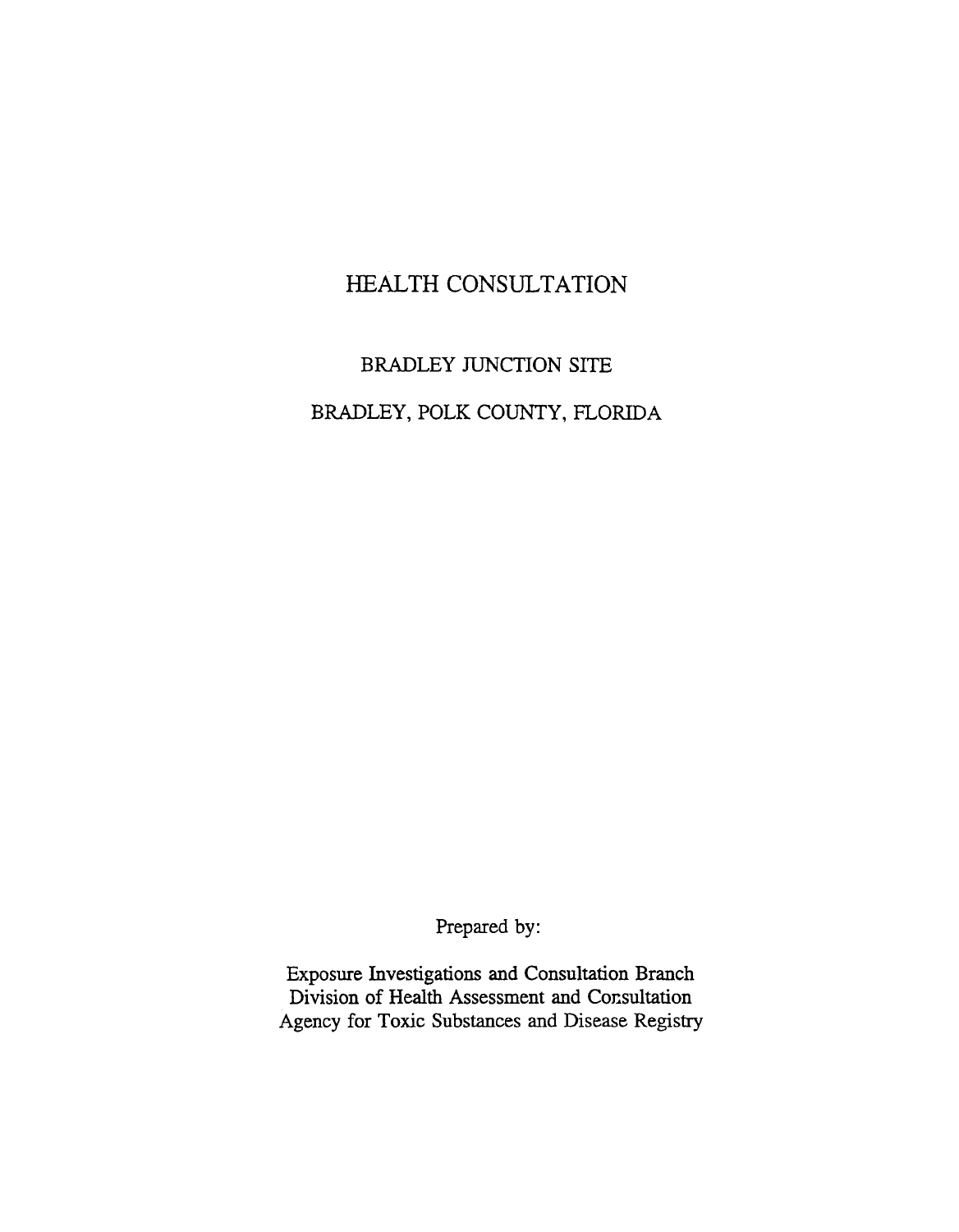## Background and statement of Issues

The Environmental Protection Agency Region IV has requested that the Agency for Toxic Substances and Disease Registry (ATSDR) review and comment on environmental sampling results from Bradley Junction, Florida, to determine whether levels of contamination represent a public health concern.

Bradley Junction is in Polk County, Florida, where there is public concern over the potential health effects from a phosphate mining and chemical industry presence in the community. ATSDR has provided several health consultations [1,2,3] and an exposure investigation [4] as part of an ongoing assessment of the public health impact of the phosphate industry on area residents.

This health consultation addresses surface soil and private well water data from residential properties in Bradley Junction. Community representatives assisted with the selection of six homes where sampling would be conducted. The homes were chosen based on their close proximity to where strip mining activities have occurred in the past [5]. Homes in the area are connected to a public water distribution system. The private wells are primarily used for irrigation, car washing, and for other nonpotable uses [5].

The soil and well samples were analyzed for pesticides, polychlorinated biphenyls (PCBs), volatile organic compounds (VOCs), extractable organics, metals, and radiochemicals [6J. Surface soil and well sampling results for the VOCs, pesticides, extractable organics, PCBs, and metals were either below or slightly above detection limits for the analytical method employed. The one exception was a private well sample (sample location 006PW) that contained 140 parts per billion of lead [6J.

The surface soil and well water samples were analyzed for several radionuclides. The sampling results for all the water samples were below the detection limit. ATSDR reviewed the soil results to determine the potential health threat to residents who may inhale or ingest the soil. The results of this review are discussed below.

#### Discussion

The chemicals that exceeded method detection limits in the surface soil were evaluated under an oral exposure scenario. Contaminant levels were compared to ATSDR residential screening guidance values to determine if further evaluation was necessary. All of the compounds were found to be well below applicable screening values and did not warrant further evaluation.

The well sampling data were also assessed using ATSDR screening guidance to determine if further evaluation was required. The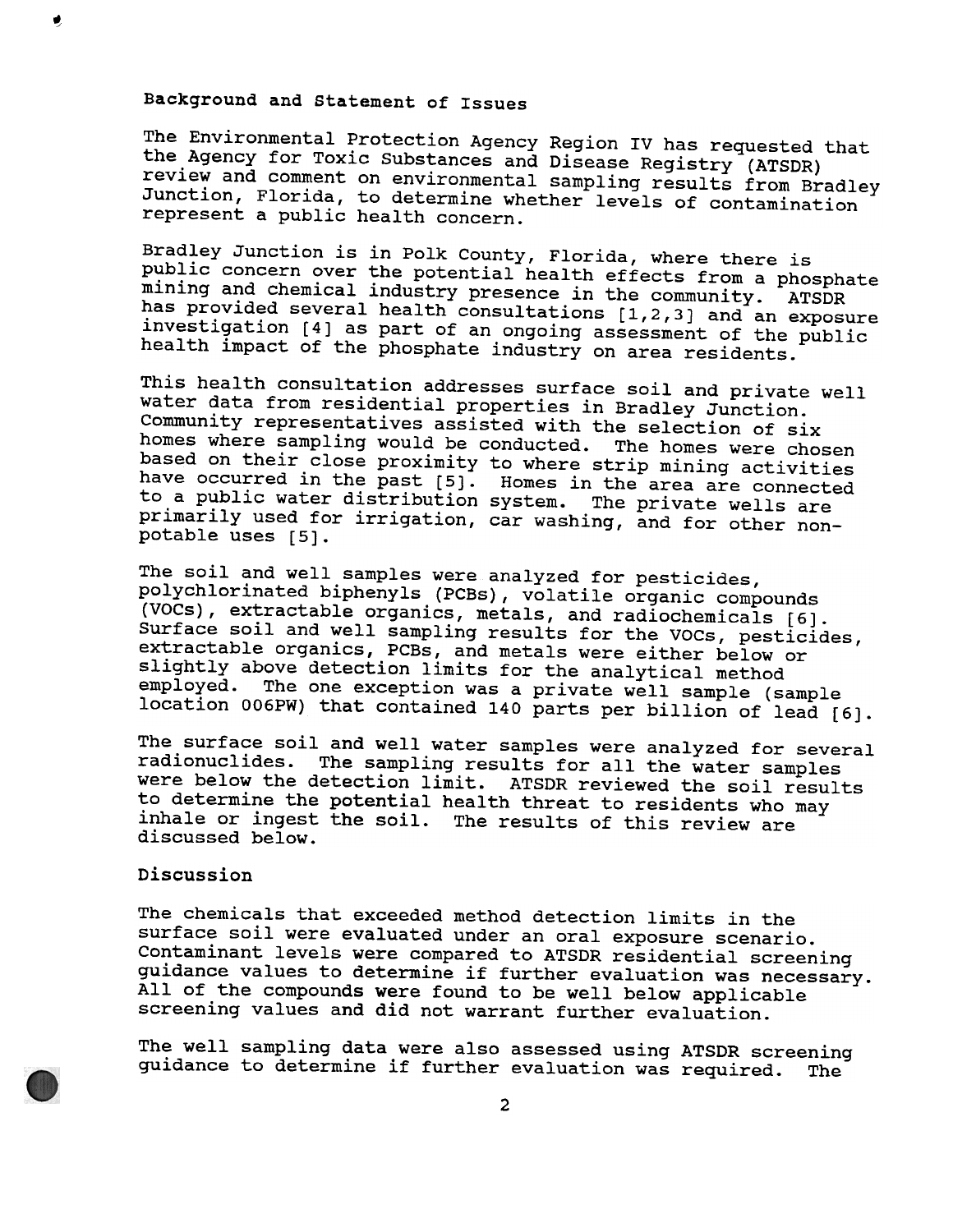initial screening was very conservative; it utilized standard default values used to assess drinking water. The citizens have public water and do not use the wells as a source of drinking water, cooking, or showering. However, even applying these very conservative standard exposure default values for oral consumption, such as 1 liter per day (child) and 2 liters per day (adult), only one well required further evaluation. That well contained 140 parts per billion lead. Because the well is used only for irrigation and other non-drinking purposes, the exposure would be limited to dermal and/or incidental ingestion of the well water. Such exposures would be insignificant and would not result in a dose sufficient to raise blood lead levels in exposed residents.

ATSDR assessed the radiochemical results for soil and determined that the levels of radioactive material exhibited in the soil samples are at background concentrations. There was nothing to suggest that phosphate slag has impacted the soils sampled. The National Research Council has determined that no health effects would be expected from exposure to background concentrations of radiation.

#### Conclusions

Based on the information provided, the Agency for Toxic Substances and Disease Registry concludes the following:

- The surface soil sample results do not show any  $1.$ contamination at levels of health concern.
- 2. The well sampling data do not indicate a health concern for residents using the water for non-potable purposes. The well that contained 140 parts per billion lead would be unacceptable as a source of drinking water.

### Recommendation

 $1.$ Ensure that the well containing elevated lead is not used as a drinking water source. The well water can continue to be used for car washing, irrigation, and other purposes that don't result in ingestion of the water.

Tinggay Walk

Timothy Walker, MS Environmental Health scientist

 $K_{\text{tum}}$  of  $+$ 

Concurred:

Kenneth Orloff, PhD, DABT Toxicologist